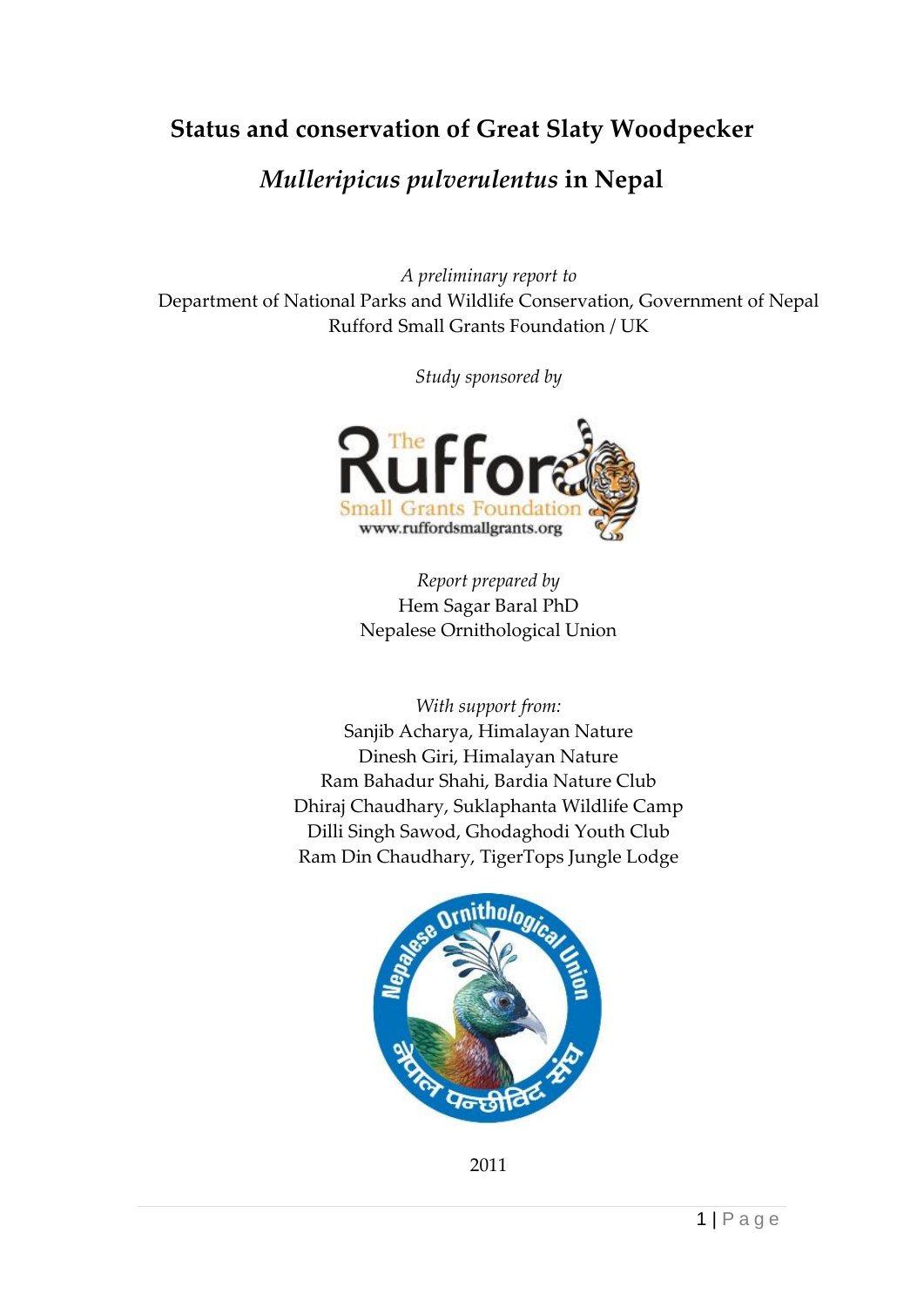## **Acknowledgements**

I would like to thank Rufford Small Grants Foundation for funding the study. Krishna Prasad Acharya, Director General and Dr Maheshwar Dhakal, Ecologist of the Department of National Parks and Wildlife Conservation for granting permission to study in the protected areas. In the field, I would like to thank Chief Wardens, Tika Ram Adhikari (Bardia National Park), Tulasi Sharma (Banke National Park), Uba Raj Regmi (Suklaphanta Wildlife Reserve) and Jagannath Singh (Chitwan National Park) for speeding up permission and support work.

Special thanks are to Gopal Prasad Upadhyay (former Director General of DNPWC, currently in the MoFSC), Carol Inskipp and Dr Martjan Lammertink for their continued support towards this study.

I would also like to thank Badri Chaudhary, Bhagawan Raj Dahal, DB Chaudhary, Hathan Chaudhary, Hem Subedi, Laxman Poudyal, Raju Acharya, Suchit Basnet and Tika Giri founder members of Nepalese Ornithological Union for their support. Basu Bidari, President of Bird Education Society kindly organised my visit to Chitwan and meeting for training purpose. I would like to thank the staff at Himalayan Nature staff particularly Sharad Kumar Singh Thakuri, Director and Tika Baral, General Manager of Lumbini Buddha Garden to complete this study. Prativa Kaspal, Prativa Pandey, Mala Shrestha and Prava Pandey at Himalayan Nature have helped in many ways to complete this project.

Last but not least people who assisted us during data collection in the field are gratefully thanked.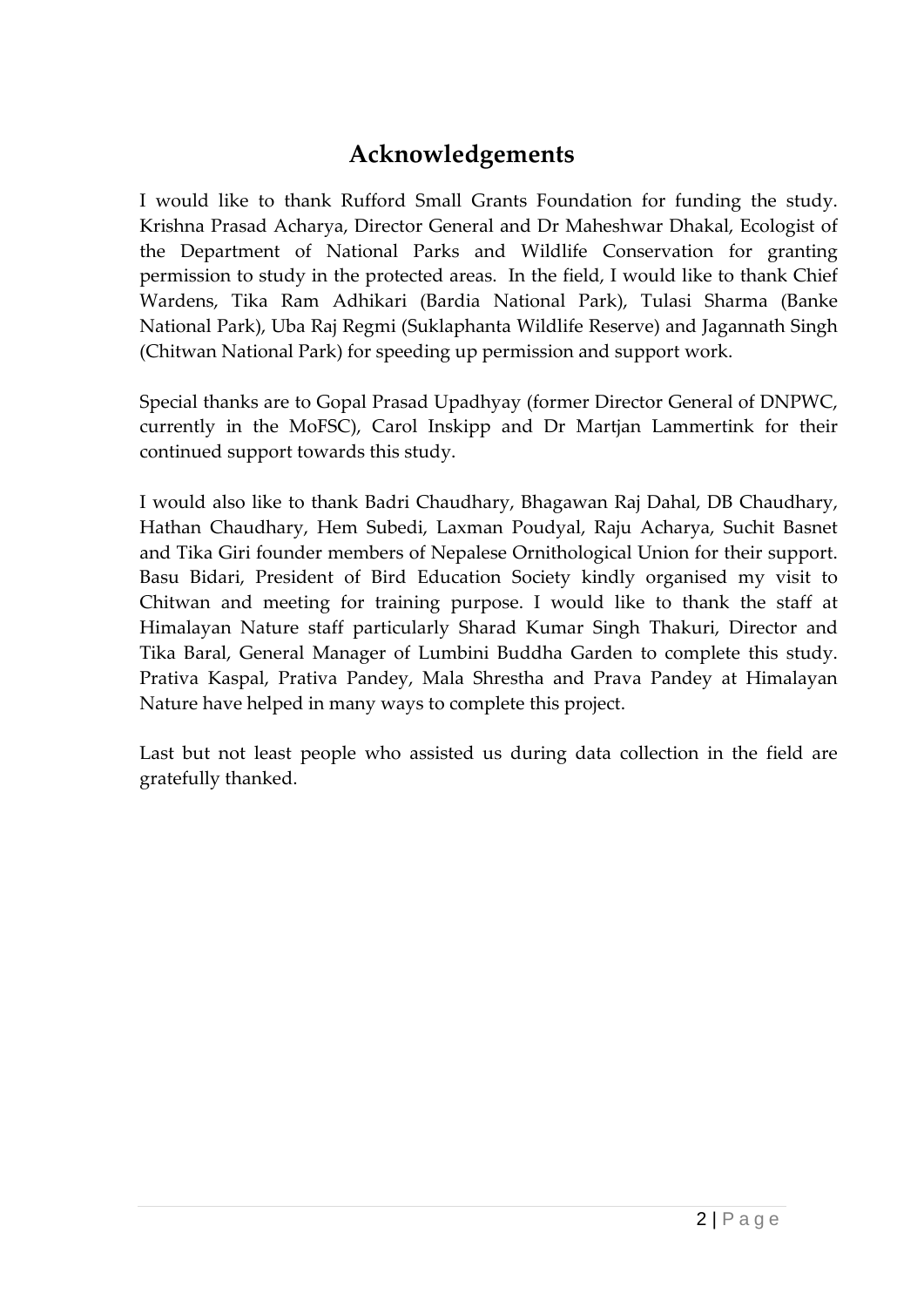# **Status and conservation of Great Slaty Woodpecker**  *Mulleripicus pulverulentus* **in Nepal**

Great Slaty Woodpecker, the largest living woodpecker of the world, has been listed as Vulnerable on the IUCN in 2010 Red List as it suffered a rapid population decline over the past 20 years (three generations) due to loss of primary forest cover throughout much of its range (BirdLife International 2010).

Great Slaty Woodpecker is associated with old-growth forests (Lammertink 2004). Between 1990 and 2005, total forest area in its global range was reduced by 15% and primary forest area by 32%. In this period, many range states lost forests including Nepal where the forest cover was reduced to 9446 km² in 2005 from 26236 km² in 1990 (Lammertink *et al*. 2009). This was a nearly 3-fold reduction in the forest types with which Great Slaty Woodpecker seems to be associated. As a consequence population decline of this species was estimated from 78,708 individuals originally to 6,051 individuals in 2005 in Nepal (Lammertink *et al*. 2009). In Nepal, this species is already listed as Endangered in the national red data book (Baral and Inskipp 2004, Inskipp *et al*. 2011).

Following recommendations by BirdLife International (2010) and Lammertink *et al*. (2009), the current study aims at finding out type and extent of their habitat and population in and outside four protected areas: Chitwan, Banke and Bardia National Parks and Sukla Phanta Wildlife Reserve of lowland Nepal. The information thus obtained is expected to help authorities at national and global level to make appropriate policy for their effective conservation. This study is the first of its kind in south Asia focusing on Great Slaty Woodpecker.

#### **Study Areas**

All study areas were situated in the lowland Nepal encompassing two physiographic zones: the terai and the Siwaliks. Except Chitwan National Park which was in the Siwaliks physiographic zone, rest of the sites were in the terai. The study area included seven distant locations of which four were within protected landscape and three outside protected area.

#### **Protected Area**

#### *Sukla Phanta Wildlife Reserve (28°53'N/80°11'E, Sukla Phanta here onwards).*

Sukla Phanta lies in the extreme southwest of the terai in Kanchanpur district. The international border between Nepal and India demarcates the western boundary and also the southern boundary, beyond which lies the Luggabugga Florican Reserve in India. The total area of the Reserve is 355 km². Some 54.7% of the reserve is covered by broadleaved forests of Sal *Shorea robusta* with forests of Sissoo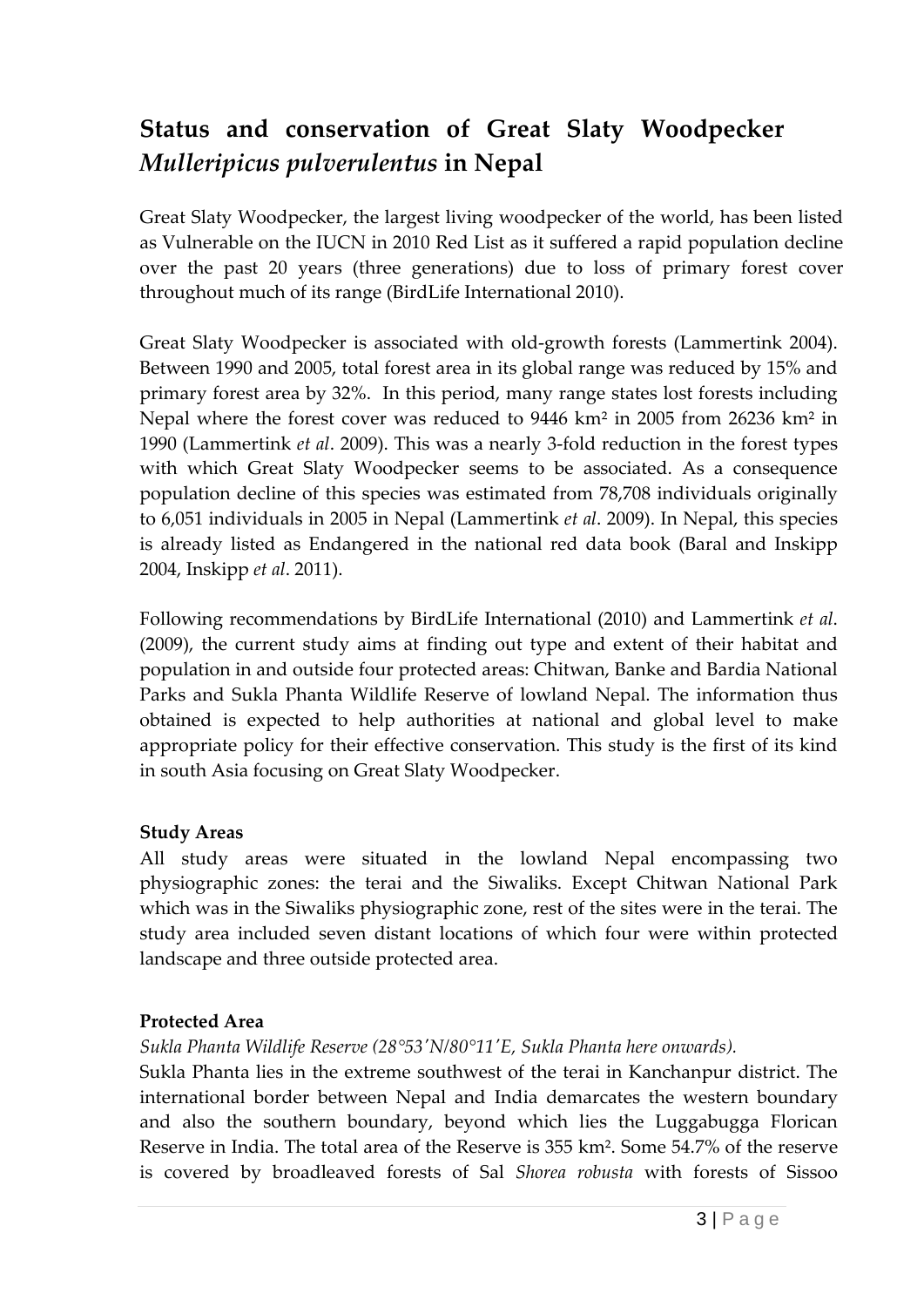*Dalbergia sissoo* and Khair *Acacia catechu* along rivers, and grassland and marsh in the southwest where soils are of recent alluvium. The rest consists of forests of Sal, Sissoo and Khair and savannah, supported by better-drained soils on higher terrain in the northeast. The reserve possesses the largest grassland phantas in Nepal; these are of both national and international importance for birds and other wildlife. A total of 424 species of birds has been recorded in the Reserve (Baral and Inskipp 2009, Himalayan Nature press release 12 October 2010).

#### *Bardia National Park (28°28'N/81°28'E, Bardia here onwards)*

Bardia National Park is situated in southwest Nepal, 396 km west of Kathmandu in the Bardia district of Bheri Zone. It is the largest protected area of the lowland Nepal with a total area of 968 km². Much of the park is in the bhabar zone and consists of a broad alluvial plain that slopes gently away from the foothills of the Himalayan Churia Range in the northeast to India in the southwest. The Babai and Geruwa are two large rivers that flow into the park, the latter being a branch of the Karnali River. About 70% of the park is covered by sal *Shorea robusta* forest; there are also riverine forests of Khair *Acacia catechu* and Sissoo *Dalbergia sissoo* in the lowlands and *Terminalia-Anogeissus* deciduous forest and Chir Pine *Pinus roxburghii* forest in the hills. The other main habitats of the park are grassland and savannah. A total of 426 species of birds has been recorded from the park (Baral and Inskipp 2005).

## *Banke National Park (81° 39'29" to 82° 12'19" E and 27° 58'13" to 28° 21'26"N, Banke here onwards).*

This National Park lies in Banke district and has an area of 550 Km². Its buffer zone covers parts of Banke, Bardia, Dang and Salyan districts of Mid Western Development Region and has an area of 343 km². The core area is delineated by Chisapani-Ovary section of east-west highway and cultivated land in the south, the Churia Hills in the north, Shiva khola in the east and Kohalpur- Surkhet road in the west. The core area of the Park (61.5%) entirely falls in Banke district and buffer zone (38.5%) falls in Banke district in the south and west, and Dang and Salyan districts in the north.

Banke contains an array of eight ecosystem types such as Sal forest, deciduous Riverine forest, savannahs and grasslands, mixed hardwood forest, flood plain community, Bhabar and foot hills of Chure range. It is a home to 124 plants, 34 mammals, more than 300 birds, 24 reptiles, 7 amphibians and 58 fish species. Banke has 90% natural forest coverage composed of mainly Sal, Karma *Adina cardifolia*, Khair and Sissoo.

([http://www.dnpwc.gov.np/protected-areas/national-parks/item/56-banke](http://www.dnpwc.gov.np/protected-areas/national-parks/item/56-banke-national-park)[national-park](http://www.dnpwc.gov.np/protected-areas/national-parks/item/56-banke-national-park))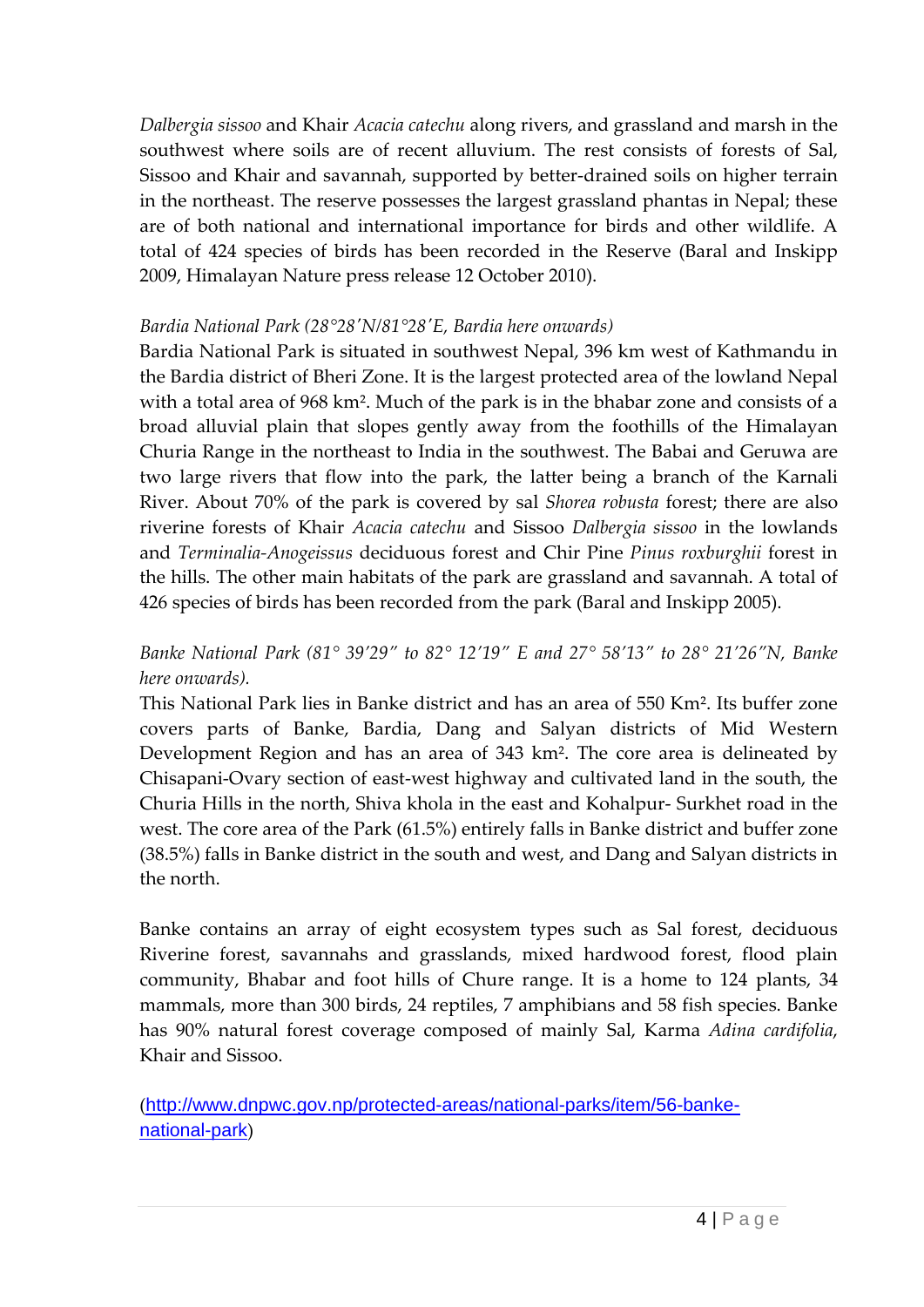#### *Chitwan National Park (27°28'N/84°20'E, Chitwan here onwards).*

Chitwan was set up in 1973 as Nepal's first national park. Chitwan is an inner doon valley in the central terai of Nepal, between the Siwalik hills in the south and the Mahabharat hills to the north. In the east it is bordered by Parsa Wildlife Reserve. There are numerous small patches of grasslands varying in width from a few metres to 1500 m lying alongside the park's rivers. Now Chitwan has a total area of 932 km² which makes it second largest wilderness area in the lowland Nepal. Approximately 70% of the park is covered by Sal *Shorea robusta* forest; other lowland forest is riverine *Acacia catechu*/*Dalbergia sissoo* and a very small area is tropical evergreen forest. In the hills there is Chir Pine *Pinus roxburghii* and *Terminalia-Agoneissus* deciduous hill forest. The wetlands comprise the three major rivers of the park, the Narayani, Rapti and Reu, and their floodplains, which include several small lakes and pools and riverine forests. Chitwan has more than 550 species of birds recorded in the park and its fringes.

## **Outside Protected Area**

*Forests of Kailali District, far west Nepal (28°41'N/80°56'E Ghodaghodi Lake).* 

The forests of Kailali have been given special emphasis under the WWF's Terai Arc Landscape Programme as a dispersal ground and corridor for wildlife. This area is a key link between the Churia Hills and the terai plains, and also acts as a corridor connecting Royal Bardia National Park with the Royal Suklaphanta Wildlife Reserve. Basanta Corridor Forests that connects Nepal forests with Indian forests and Ghodaghodi Lake forests predominantly have Sal and Saj or Asna *Terminalia alata*. The forests are characterised by shallow depressions and small hillocks, in some places creating permanent water bodies and in others small jheels that dry up during winter months.

## *Forests of Kapilvastu District, West Nepal (centred at 27°42'N, 83°04'E).*

Kapilvastu forests north of the East West Highway are important forests for several nationally threatened species of birds. Recently, Great Hornbills that depend on mature forest areas and Indian Courser, a nationally critically endangered species (Inskipp et al. 2011) have been recorded. The forest is dominated by Sal and Saj with numerous other large evergreen trees.

## *Tamaspur Forests, Nawalparasi District, Central Nepal (centred at 27°34'N, 83°56'E).*

The Tamaspur forests lie on the eastern side of Daunne Hills of Nawalparasi District. On the western side of the hills lies the famous Nawalparasi forests IBA (Baral and Inskipp 2005). The forest is mainly Sal with Saj as the co-dominant species. Forests are highly disturbed and heavily used for household uses and managed under community forests management scheme.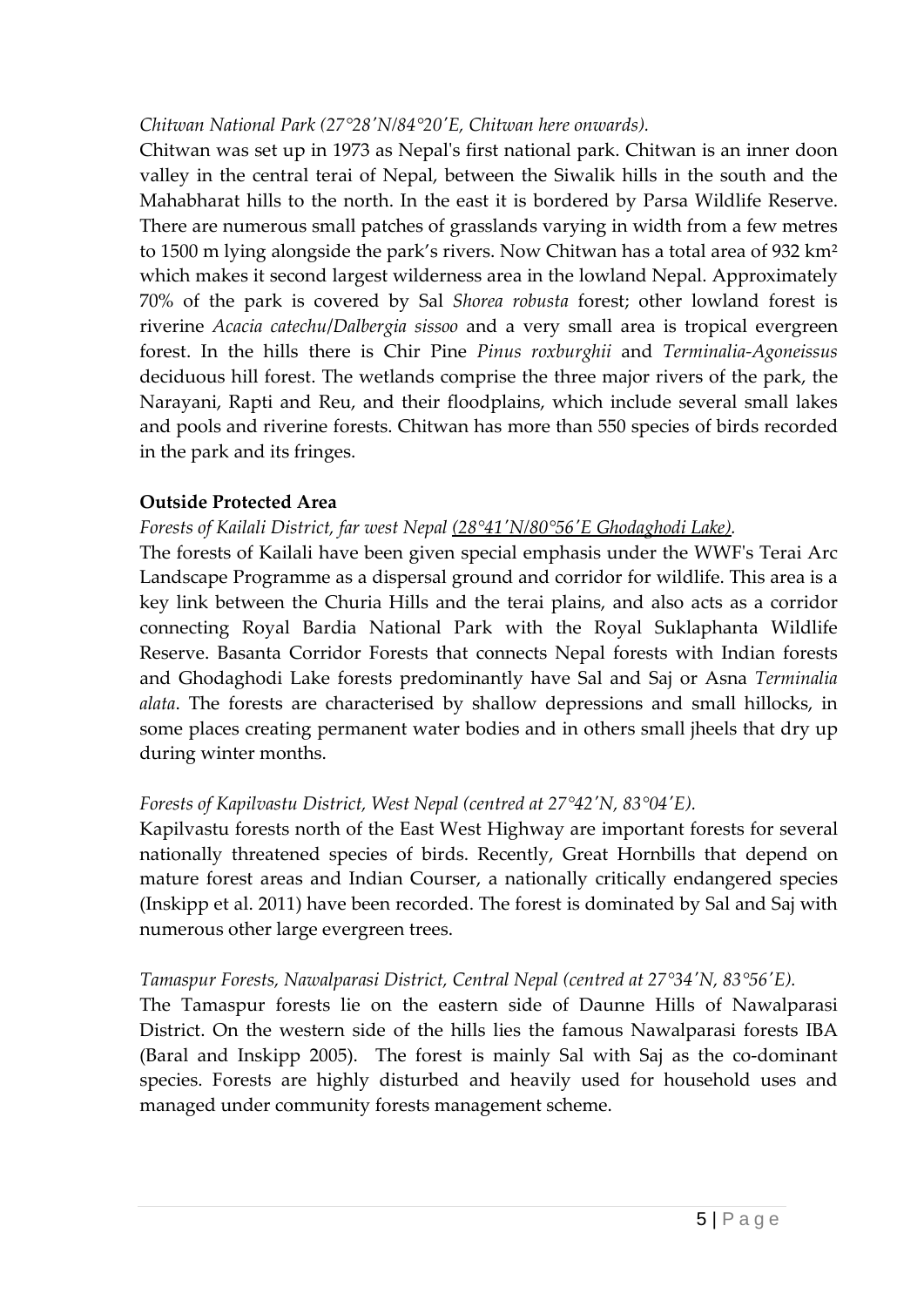#### **Methods**

All available published and unpublished literature was collected for review. A permission letter was obtained from the Department of National Parks and Wildlife Conservation for access to the protected areas. Three small workshops were held at Lumbini, Chitwan and Koshi for planning and training participants on data collection. Forms for bird and vegetation were prepared and tested in the field.

For surveys that involved outside the protected areas, knowledgeable people were consulted and reconnaissance survey to known/potential areas for woodpeckers was conducted in the beginning.

Two to five transects each 5 km long were laid out in Banke (2) and Bardia (4) and in Sukla Phanta (5) depending upon the logistics. In Chitwan, two transects were made, each 5km long. Outside PAs, two transects were made in following sites: Basanta Corridor/Ghodaghodi Lake Area, Kapilvastu forests and Tamaspur forests, Nawalparasi.

All transects, except the two in Chitwan were visited five times. Dominant tree species and five other co-dominant species, their girth size, height, physical structure and density were recorded. Birds were recorded on sight and sound. Specific places where Great Slaty was seen, vegetation was rerecorded.

All birds that were seen and heard outside the transect were logged separately. Information was collected from field ornithologists and knowledgeable persons on the occurrence and status of the woodpecker in different parts of Nepal. Old records were also collected for preparation of a comprehensive distribution map of the species in Nepal.

#### **Training and Capacity Building**

As the area covered and the amount of data collection was aimed high, selected participants were given training focusing on Great Slaty Woodpecker. This enables a relatively low cost and effective way of generating information on the species. As the Great Slaty was quite large bird and easily identifiable, same may not apply for more skulking and difficult to identify species. A total of 10 participants including myself took part in the data collection.

- Dhiraj Chaudhary, trained in Koshi, for covering Sukla Phanta
- Dilli Singh Sawod, trained in Lumbini covering forests in Kailali
- Ram Bahadur Shahi, trained in Lumbini covering Bardia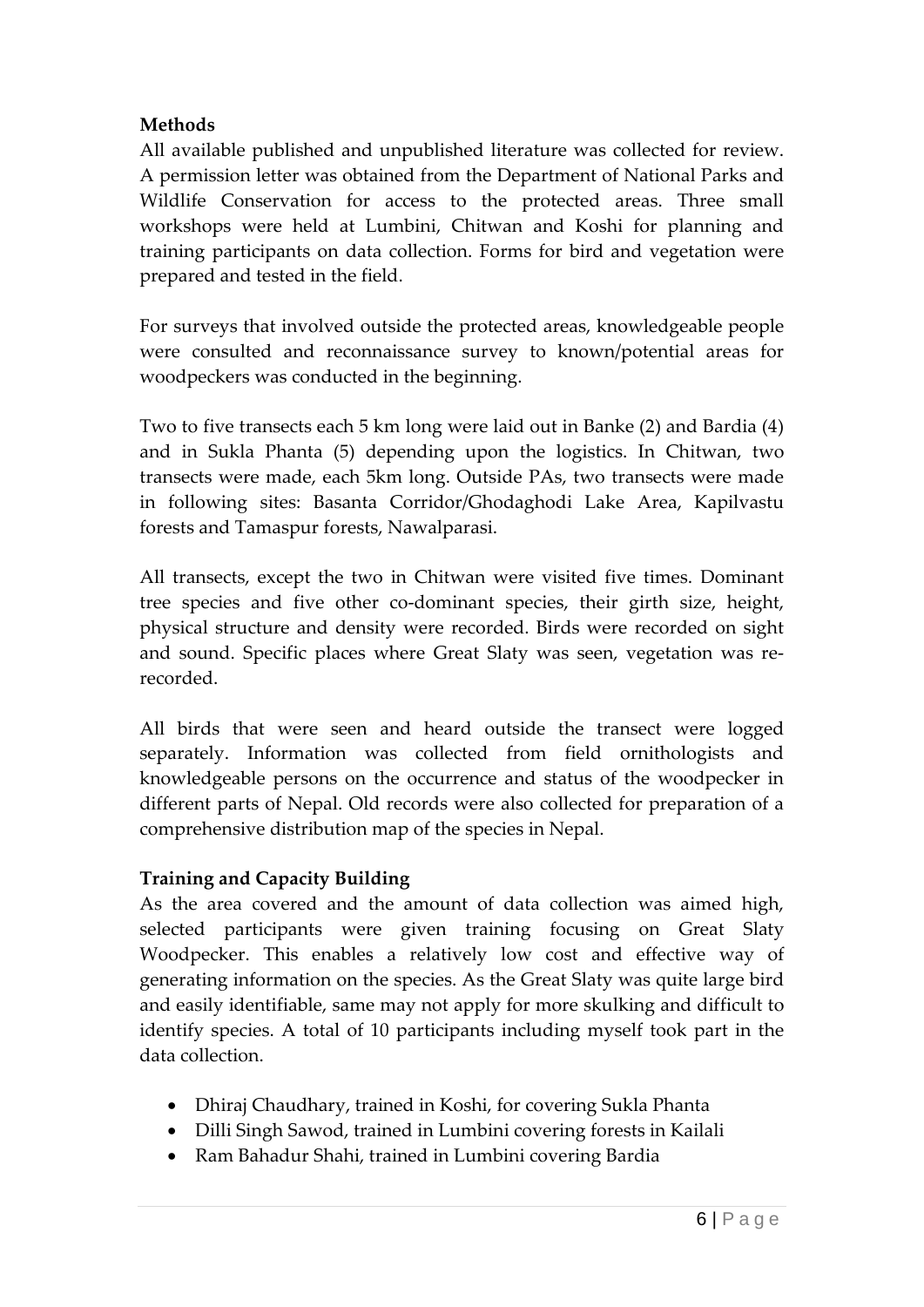- Sanjib Acharya, trained in Koshi covering Banke and partially to Kapilvastu
- Dinesh Giri, trained in Lumbini covering partially Kapilvastu and Nawalparasi
- Ram Din Mahato and Dhan Bahadur Chaudhary, both trained at Chitwan to cover western part of the Chitwan park
- Hem Subedi and Basu Bidari, trained in Chitwan to yield occasional data from field visits to Chitwan and other lowland areas

#### **Education and Awareness**

Field personnel trained on the data collection have been instrumental in disseminating the knowledge and threats the Great Slaty is facing in Nepal. Moreover a poster is being designed to be circulated from Chitwan west to Sukla Phanta in PAs and outside PAs aiming to raise additional conservation awareness and to promote public appreciation of these magnificent birds. First draft of the poster is pasted below.



## **Analysis**

Analysis will be done to deduce vegetation types and to check within habitat types recorded any features that relate to different densities/abundance of the woodpecker. Population will be presented in a range based on actual observations and extrapolation. Within transect and outside transect information will be also used to estimate total Nepal population. A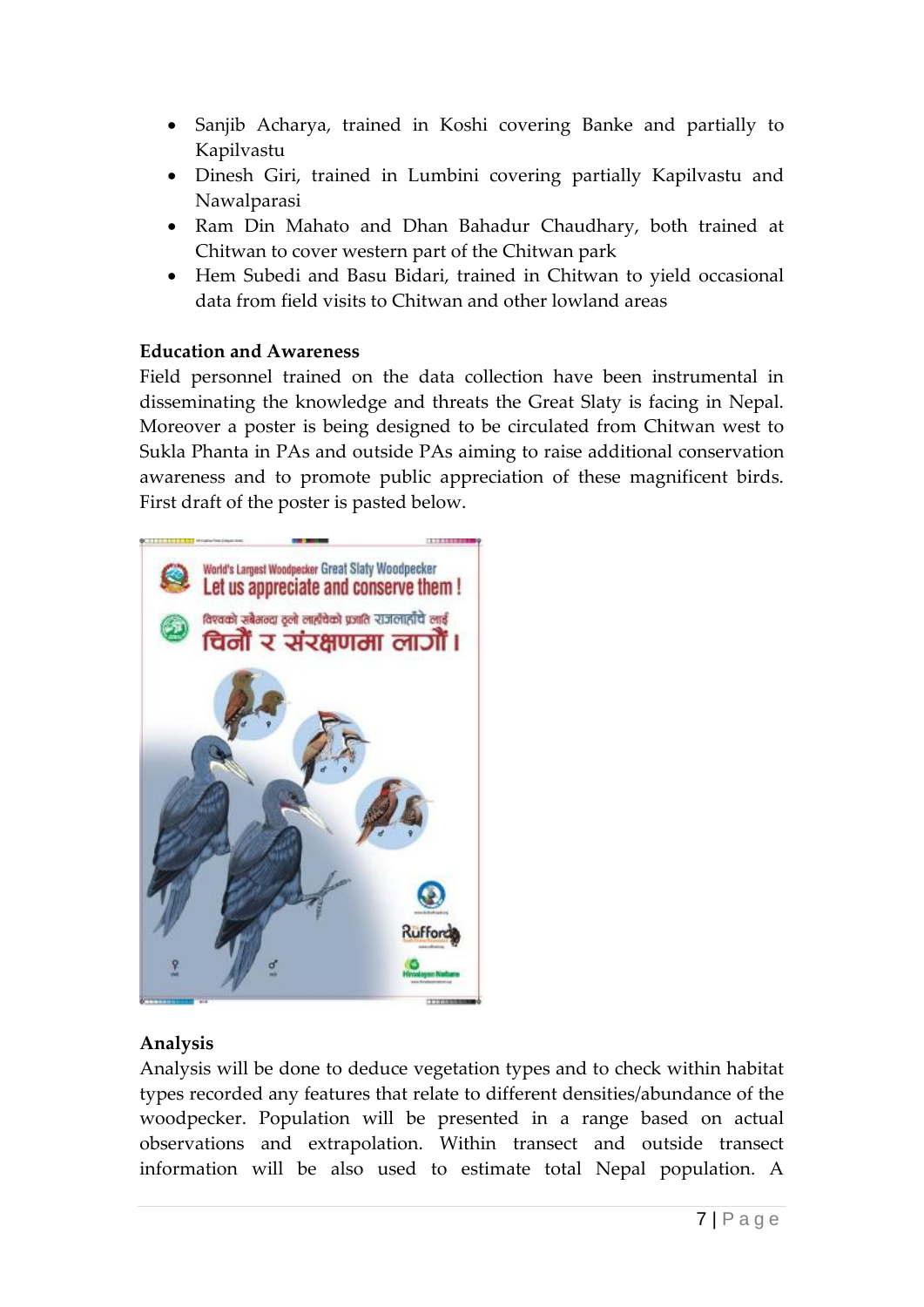distribution map with extent of occurrence and area of occupancy will be produced.

Currently data are being compiled in excel sheet. Consultation with three referees who originally recommended and backed up this study is also being made regarding data analysis, interpretation of the results and final report preparation.

## **Results**

This work generated most up-to-date information on the status and population of Great Slaty Woodpecker inside protected areas vs. outside protected areas. A total of 435 km distance was walked on transect survey. Bird counters covered double this length on a to-and-fro process during the survey. In addition, several hours were spent on reconnaissance and on training the participants.

In all PAs, except Chitwan, all transects were visited five times. In Chitwan National Park, two transects 5 km long were laid but could not be complete on time because of threats and disturbance mainly from a stray wild elephant which stayed in the survey area for the entire survey period. Only one transect could be visited twice.

Great Slay Woodpeckers were recorded in Banke, Bardia, Sukla Phanta and Tamaspur. Because of reduced survey efforts and coverage in Chitwan, this species was not recorded from the transect survey. Forests surveyed outside protected area were in good condition but both in Kailali and Kapilvastu, Great Slaty was not recorded. Most birds were seen in small groups, but in case of Banke National Park and Tamaspur, two birds each on the same transects were noted indicating a possible pair.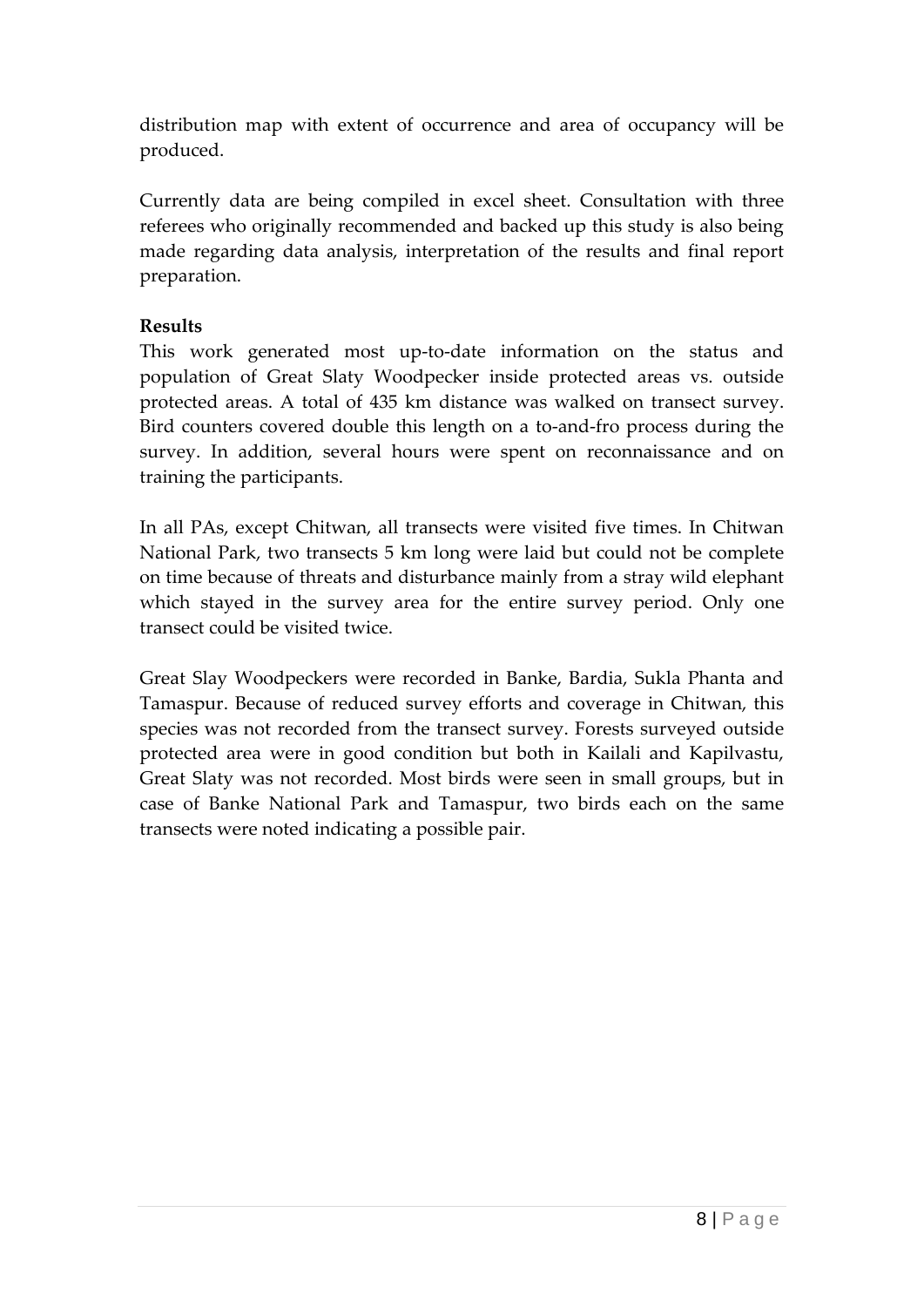Table 1. Summary of Great Slaty Records from transect survey (Total population for Nepal yet to be worked on).

| Place        | Frequency<br>of record | Total<br><b>Birds</b> | Total<br>transect<br>covered | No of<br>transect<br>showing<br>Great<br>Slaty | Outside<br>transect<br>observation | Total estimated<br>Population (tb<br>verified do not<br>quote) |
|--------------|------------------------|-----------------------|------------------------------|------------------------------------------------|------------------------------------|----------------------------------------------------------------|
| Sukla Phanta | $\overline{4}$         | 18                    | 5                            | $\overline{2}$                                 |                                    | 50                                                             |
| Bardia       | 1                      | 5                     | 4                            | $\mathbf{1}$                                   |                                    | 60                                                             |
| Banke        | 1                      | 2                     | $\overline{2}$               | $\mathbf{1}$                                   |                                    | 10                                                             |
| Nawalparasi  | $\mathbf{1}$           | $\overline{2}$        | $\overline{2}$               | $\mathbf{1}$                                   |                                    | 10                                                             |
| Kailali      | $\theta$               | $\boldsymbol{0}$      | $\overline{2}$               | $\boldsymbol{0}$                               | $\mathbf{1}$                       | 10                                                             |
| Kapilvastu   | $\theta$               | $\theta$              | $\overline{2}$               | $\theta$                                       |                                    |                                                                |
| Chitwan      | $\boldsymbol{0}$       | $\boldsymbol{0}$      | $\mathbf{1}$                 | $\boldsymbol{0}$                               |                                    | 50                                                             |
| Total        |                        |                       |                              |                                                |                                    | 190                                                            |

## **Discussion**

#### **Protected Areas**

Bardia and Sukla Phanta are well-known protected areas for Great Slaty Woodpecker so records from here further confirm their presence in these two PAs. There are several records from Chitwan although our short duration survey failed to find their presence. The record from Banke is a new locality record for the species. With declaration of the area as protected, it is likely that the habitat condition will further improve. This national park is connected with forest corridor to Bardia so populations in Bardia and Banke could form one subpopulation thus members/flocks considered interchangeable.

## **Outside Protected Areas**

Tamaspur is a known locality for this species (Inskipp 1988, Inskipp 1991) and current sighting confirms the continued presence of the species. Various types of pressures to forest land and disturbance to the area indicate that species population here may be very small. Unlike Bardia and Sukla where flocks of this species are found, Tamaspur and Banke have shown only two birds at most. It is likely that what is left now is the remnant population of a much bigger populations present in the area in the past. However now this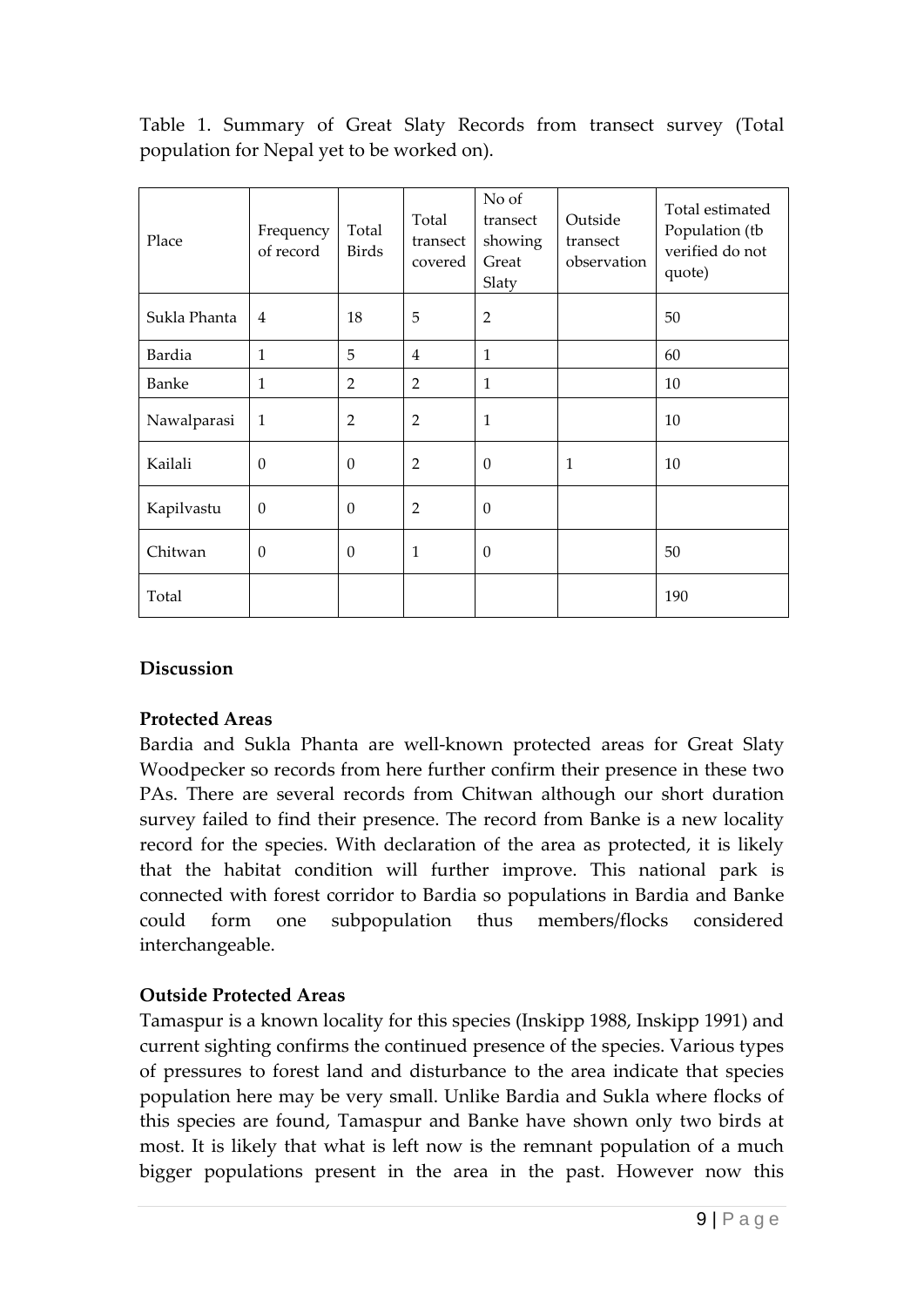subpopulation is perhaps surviving because of better conditions across the Narayani River in Chitwan National Park.

Kailali forests and Kapilvastu forests have been important for their recent sightings of Great Hornbill *Buceros bicornis*, a globally near-threatened species (Himalayan Nature unpublished data). The current woodpecker survey in these areas has been based on the sighting of this species. Although, this survey failed to find presence of Great Slaty from these forests, the habitat remains very suitable for species that love mature trees and relatively undisturbed forests.

## **Nepal status**

Current survey shows a distribution of Great Slaty Woodpecker west from Sukla Phanta Wildlife Reserve east to Chitwan National Park. In Chitwan National Park, the distribution is mostly in the westerly edge of the park, west of Hattimara Khola.

In between Sukla Phanta and Chitwan protected areas, Bardia and Banke National Park hold some populations of the species, former having a much bigger population compared to the latter park.

Tamaspur in Nawalparasi district is a former stronghold of the species (Inskipp 1988, Inskipp and Inskipp 1991) and current survey has confirmed their continued occurrence in the area. This population is part of the west Chitwan population. The forest contiguity for birds joining with main part of Chitwan National Park exists but the protection afforded here are very weak.

Although not covered by current survey, there is a record of Great Slaty Woodpecker from Tikapur Park, Kailali District along the Karnali River (Baral 2009). These birds could be part of the Bardia National Park population which is only a few kilometres away from here.

Based on the present study, three subpopulations of Great Slaty Woodpeckers have been identified in Nepal. Suklaphanta, Bardia (Kailali/Banke) and Chitwan subpopulations (Tamaspur forests in Nawalparasi).

The 2005 population given above for Nepal has been inferred on the extent of forest cover (Lammertink *et al*. 2009). Forest losses and deterioration, especially in the lowland Nepal, have occurred in much greater rate and in area compared to other physiographic zones (Inskipp 1989). A crude population estimate of 500 was provided for Great Slaty in The State of Nepal's Birds 2010 (Inskipp *et al*. 2011). Current study reveals that the real scenario may be far worse and Nepal population could be significantly lower.